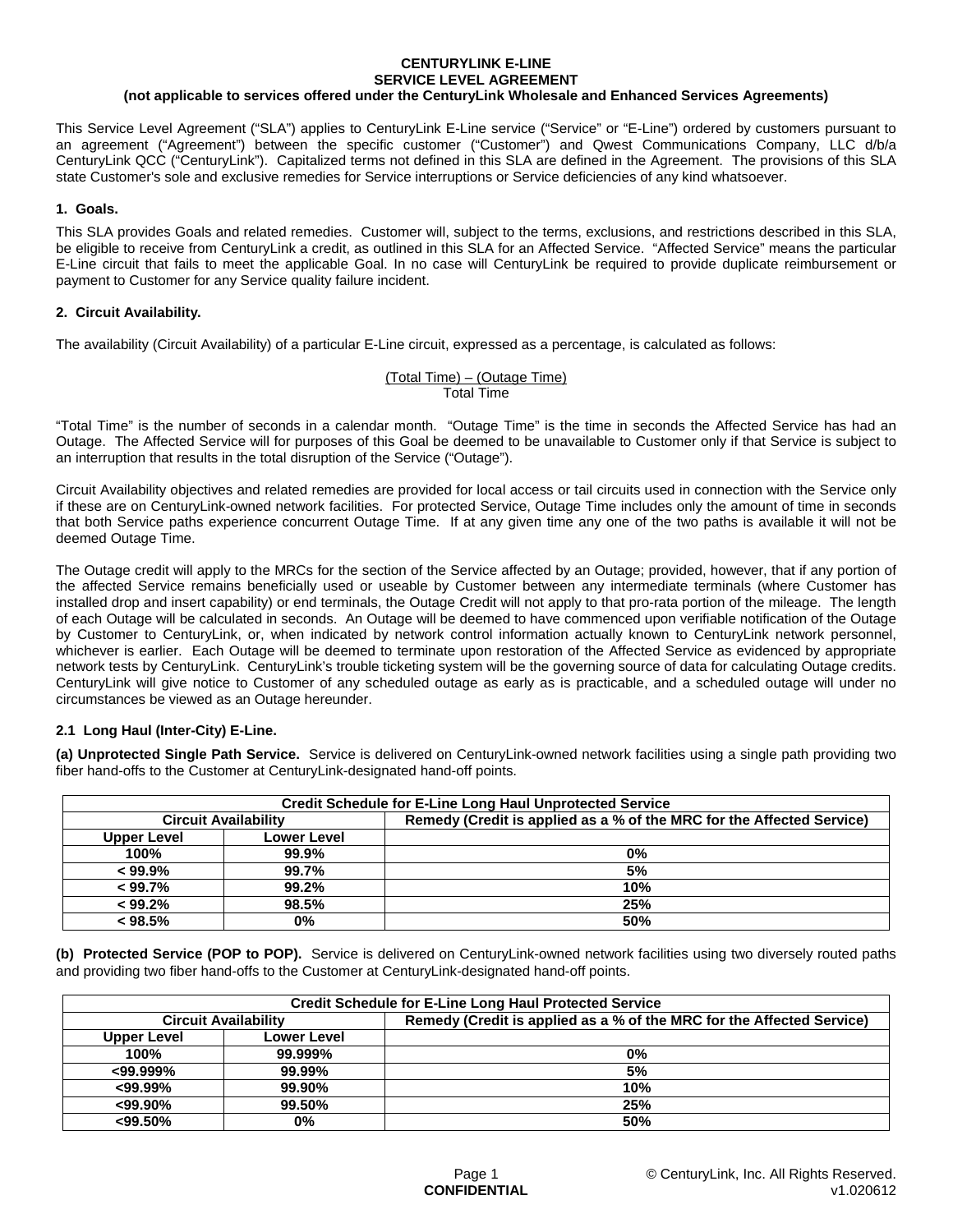**2.2 Metro Circuits. Unprotected Single Path.** Service is delivered on CenturyLink-owned network facilities using a single path providing two fiber hand-offs to the Customer at CenturyLink-designated hand-off points.

| <b>Credit Schedule for E-Line Metro Unprotected Service</b> |                    |                                                                       |  |  |
|-------------------------------------------------------------|--------------------|-----------------------------------------------------------------------|--|--|
| <b>Circuit Availability</b>                                 |                    | Remedy (Credit is applied as a % of the MRC for the Affected Service) |  |  |
| Upper Level                                                 | <b>Lower Level</b> |                                                                       |  |  |
| 100%                                                        | 99.9%              | 0%                                                                    |  |  |
| $< 99.9\%$                                                  | 99.7%              | 5%                                                                    |  |  |
| $< 99.7\%$                                                  | 99.2%              | 10%                                                                   |  |  |
| < 99.2%                                                     | 98.5%              | 25%                                                                   |  |  |
| < 98.5%                                                     | 0%                 | 50%                                                                   |  |  |

**3. Frame Delay.** "Latency" means the average transit delay between POPs. As defined in this SLA, a "POP" means a CenturyLink point of presence location, as determined by CenturyLink, that represents the provider edge of the CenturyLink E-Line network.

Standard Latency: The "Standard Latency" for the specific E-Line service will be the average of measurements reported every 15 minutes on the CenturyLink Control Center portal over the previous three calendar months. Standard Latency will be calculated as follows:

Standard Latency = Sum (All the POP to POP round trip measurements within the previous three calendar months reported every 15 minutes) divided by total number of measurements reported within the previous three calendar months

Actual Latency: The "Actual Latency" for the specific E-Line service will be the average of measurements reported every 15 minutes on the CenturyLink Control Center portal over the previous calendar month. Actual Latency will be calculated as follows:

Actual Latency = Sum (All the POP to POP round trip measurements within the previous calendar month reported every 15 minutes) divided by total number of measurements reported within the previous calendar month

Credit will only apply if the specific E-Line service was in place the entire previous three calendar months and the degradation in Actual Latency from Standard Latency is equal to or greater than 3.0 milliseconds and within the degradation percentage ranges in the table in this section.

| <b>Credit Schedule for E-Line Frame Delay</b> |                                                                       |  |
|-----------------------------------------------|-----------------------------------------------------------------------|--|
| Degradation of Actual Latency from Standard   | Remedy (Credit is applied as a % of the MRC for the Affected Service) |  |
| Latencv                                       |                                                                       |  |
| $10 - 15%$                                    | 10%                                                                   |  |
| $15.1 - 25%$                                  | 25%                                                                   |  |
| 25.1% or higher                               | <b>50%</b>                                                            |  |

**4. Frame Delivery.** Frame Delivery is the consistent average monthly performance level for packets actually delivered between the POPs. End to End Frame Delivery credits apply if Customer has CenturyLink EVA Local Access with 311v network elements at both ends (Customer premises).

| <b>Credit Schedule for E-Line Frame Delivery</b> |                                                                       |  |
|--------------------------------------------------|-----------------------------------------------------------------------|--|
| <b>Actual Packet Delivery</b>                    | Remedy (Credit is applied as a % of the MRC for the Affected Service) |  |
| 99.01-99.89%                                     | 10%                                                                   |  |
| $90 - 99%$                                       | 25%                                                                   |  |
| 90% >                                            | 50%                                                                   |  |

**5. Frame Delay Variation.** Frame Delay Variation is a measurement of frame delay variance in the CenturyLink E-Line network.

| <b>Credit Schedule for E-Line Frame Delay Variation</b> |                                                                       |  |
|---------------------------------------------------------|-----------------------------------------------------------------------|--|
| <b>Frame Delay Variation</b>                            | Remedy (Credit is applied as a % of the MRC for the Affected Service) |  |
| $2.1 - 3ms$                                             | 10%                                                                   |  |
| $3.1 - 4ms$                                             | 25%                                                                   |  |
| > 4.1 ms                                                | 50%                                                                   |  |

### **6. General.**

**6.1 Remedies.** To be eligible for service credits, Customer must be in good standing with CenturyLink and current in its obligations. To receive Service credits, Customer must submit the relevant trouble ticket information within 30 calendar days after the date when the relevant SLA Goal was not met. CenturyLink will determine the credits provided to Customer by applying the applicable remedies set forth in this SLA. A credit will be applied only to the month in which the event giving rise to the credit occurred. The credits will apply to the MRCs of the Affected Service after application of all discounts and do not apply to MRCs of other services, including but not limited to local access (except as specified for Frame Delivery) or tail circuits. The maximum service credits for CenturyLink E-Line Service issued in any one calendar month will not exceed the amount the amount payable by Customer to CenturyLink for that same month for such Service. Cumulative credits in any one month must exceed \$25.00 to be processed. If Customer fails to notify CenturyLink in the manner set forth above with respect to the applicable SLA credits, Customer will have waived its right to such SLA credits for that month.